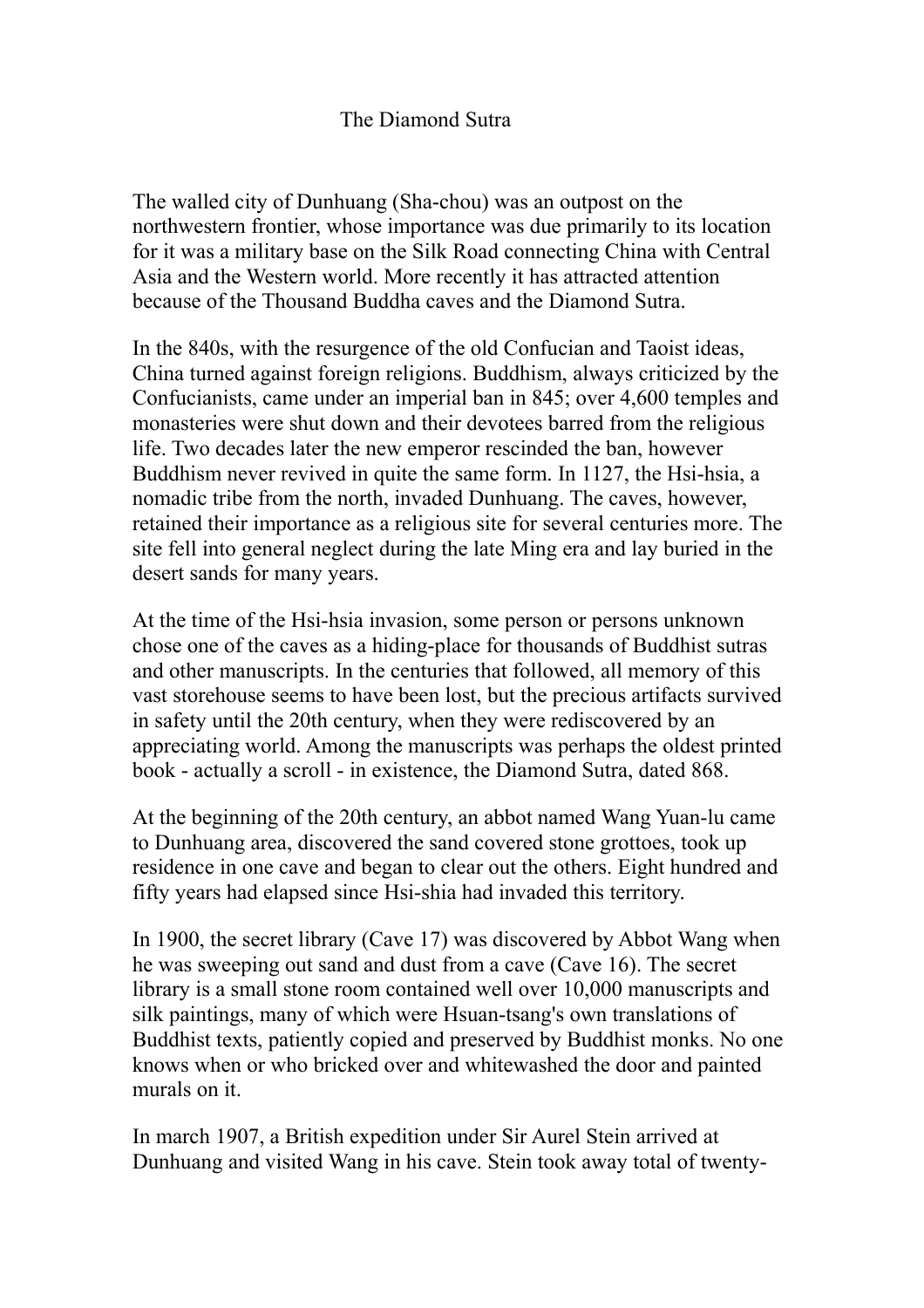four cases, heavy with manuscripts, and five boxes of paintings, embroideries and art relics, which all had only cost him 130 pounds.

According to National Library of Peking in 1961, the Diamond Sutra is described as: "The Diamond Sutra, printed in the year 868....is the world's earliest printed book, made of seven strips of paper joined together with an illustration on the first sheet which is cut with great skill." The writer adds: "This famous scroll was stolen over fifty years ago by the Englishman Ssut'an-yin [Stein] which causes people to gnash their teeth in bitter hatred." It is currently on display in the British Museum. The scroll, some sixteen feet long, 17 an half feet long and 10 and half inches wide, bears the following inscription: " reverently made for universal free distribution by Wang Jie on behalf of his parents on the fifteenth of the fourth moon of the ninth year of Xian Long (May 11, 868)"

Who and why hid such treasures in the cave after all? It remains a mystery.

# *Source: [Silkroad Foundation](https://www.silk-road.com/artl/diamondsutra.shtml)*

The Diamond Sutra is one of the monumental scriptures of Mahayana Buddhism. The great Sixth Patriarch of Zen, Huineng, is said to have achieved enlightenment after hearing a single line of this sutra. This may explain why Zen Buddhists in particular are attracted to it. The Diamond Sutra is intended as an antidote to suffering, which is achieved through wisdom. It tells us that realizing the emptiness of all things is the key step on this path and that its articulation comes, paradoxically, in the boddhisattva ideal of saving all sentient beings.

## The Diamond Sutra

## (Vajracchedika Prajnaparamita Sutra) Translated from Kumarajiva's Chinese [T235] by Charles Patton

# Translator's Note

This original translation has been composed for the express purpose that this text may be made freely available to any and all who should desire to obtain it. With this in mind, the author of this document has granted permission for this translation to be distributed freely, the only conditions being: a) that the content of this document not be altered and b) that all such distributions are gifts requiring nothing in recompense. So long as these conditions are followed, the author wholeheartedly encourages this document to be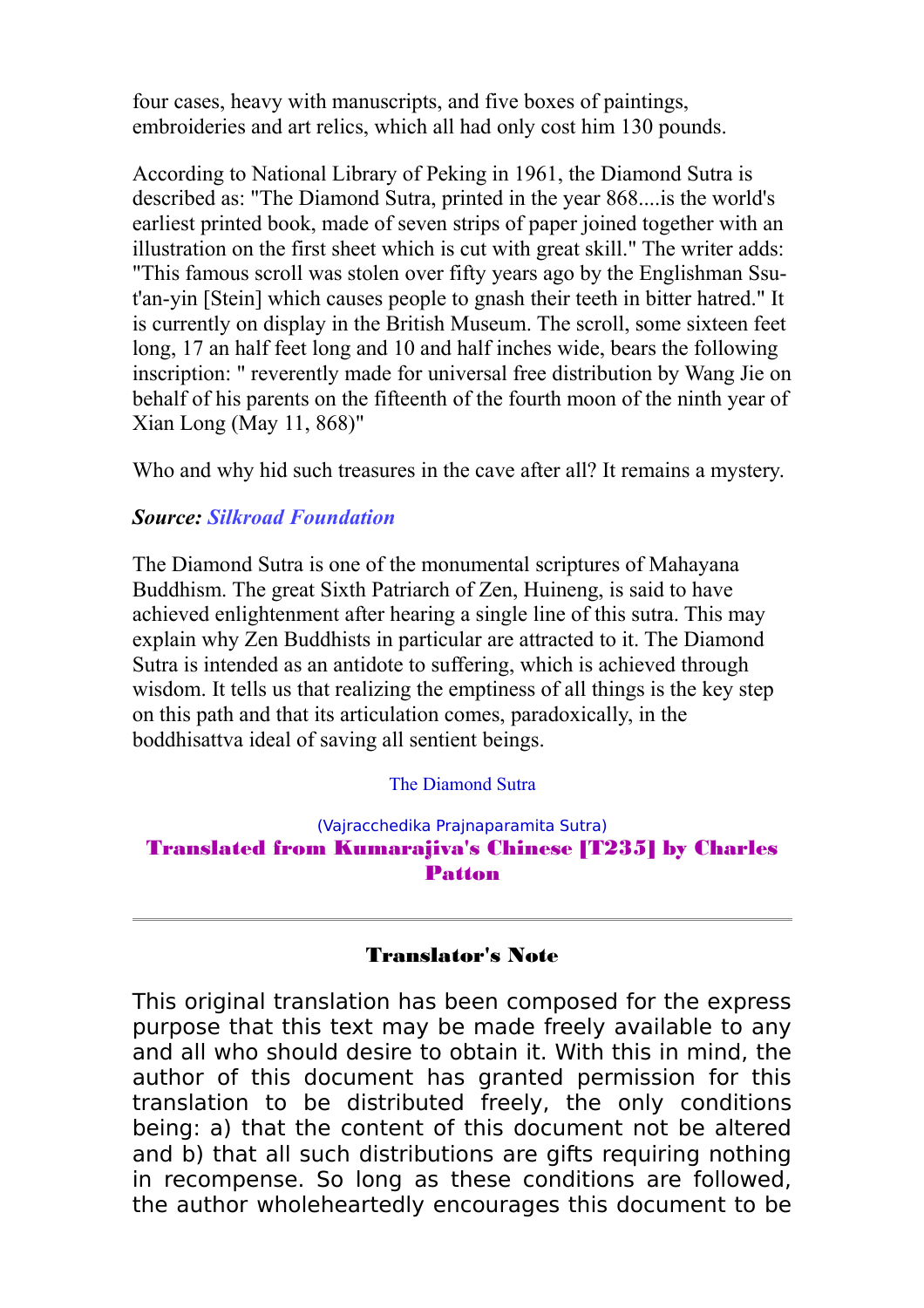spread far and wide, in whatever form is convenient, so that myriad beings might come to read it, and grow wiser.

1.

Thus have I heard: One time the Buddha was staying at the garden retreat of Anathapindada, in the Jeta Grove near Sravasti, with a great bhiksu congregation of 1,250 people. At that time, the World Honored One at mealtime donned robes and took his almsbowl into the great city of Sravasti to beg for alms. In the midst of that city, he begged successively and then returned to his personal dwelling to eat his meal. Having put away his robes and bowl, and washed his feet, he prepared his seat and sat.

2.

At that time, the venerable Subhuti was amidst the great congregation. He then rose from his seat, adjusted his robes to one shoulder, and with his right knee touched the ground. With palms joined in reverence, he addressed the Buddha: "Extraordinary, World Honored One, is the tathagata's skillful mindfulness of the bodhisattvas, and his skillful entrustment to the bodhisattvas. World Honored One, in what should good sons and good daughters initiating the annutara-samyak-sambodhicitta dwell? How should they regulate their thoughts?"

The Buddha replied: "Excellent, excellent! Subhuti, as you have said, the tathagata is skillfully mindful of the bodhisattvas, and skillful in entrusting to the bodhisattvas. If you now listen closely, I shall explain for you in what good sons and good daughters launching the anuttara-samyaksambodhi mind should thus abide, and how thus they should regulate their thoughts."

"Yes, World Honored One. Gladly, I shall listen."

3.

The Buddha told Subhuti: "Bodhisattva-mahasattvas should thus regulate their thoughts: 'Where there is every single sort of being -- whether womb-born, whether egg-born, whether water-born, or born of transformation; whether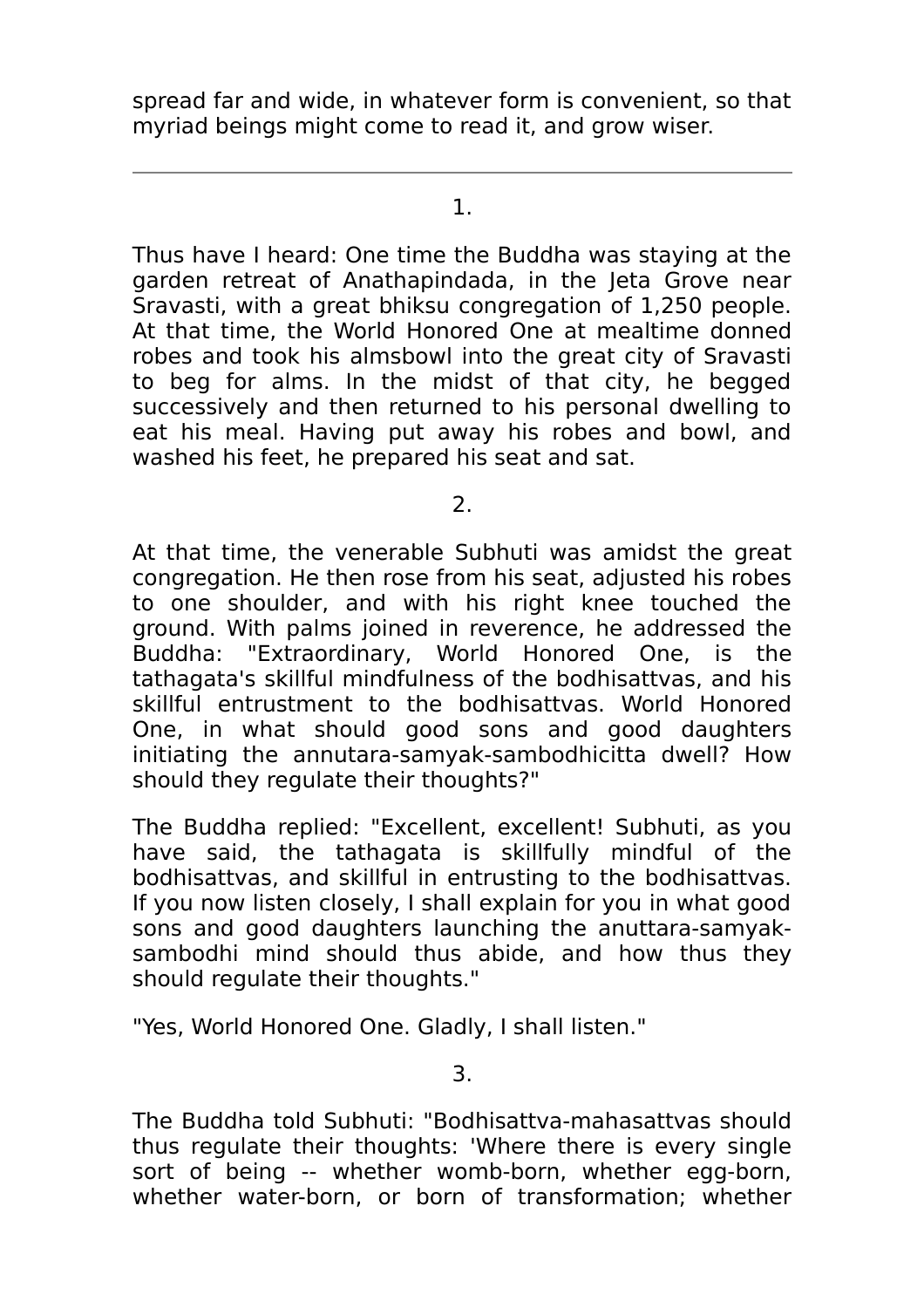possessing form or whether without form; whether possessing thought or whether without thought; whether neither possessing thought nor without thought -- I will cause all to enter the non-residual nirvana, liberating them. Thus liberating the immeasurably boundless beings, in reality there are no beings attaining that liberation.' What is the reason? Subhuti, if a bodhisattva has the view of a self, the view of a person, the view of beings, or the view of a soul; then he is not a bodhisattva.

## 4.

"Furthermore, Subhuti, a bodhisattva in the Dharma should in no place dwell while acting in charity. That is to say, not dwelling in the forms of charity: not dwelling in the sounds, odors, tastes, sensations, or dharmas of charity. Subhuti, a bodhisattva should thus be charitable, not dwelling in appearances. What is the reason? If a bodhisattva does not dwell in the appearances of charity, his blessed virtue cannot be calculated.

"Subhuti, what do you think? To the East, the empty space can be calculated, no?"

"No, World Honored One."

"Subhuti, to the South, West, North, the four directions between, above and below, the empty space can be calculated, no?"

"No, World Honored One."

"Subhuti, the blessed virtue of a bodhisattva not dwelling in the appearances of charity is also, again, thus: it cannot be calculated. Subhuti, bodhisattvas should only thus in this teaching dwell."

5.

"Subhuti, what do you think? One can by means of the bodily signs see the tathagata, no?"

"No, World Honored One. One cannot by means of the bodily signs attain sight of the tathagata. What is the reason? The tathagata has explained that the bodily signs are not bodily signs [of the tathagata]."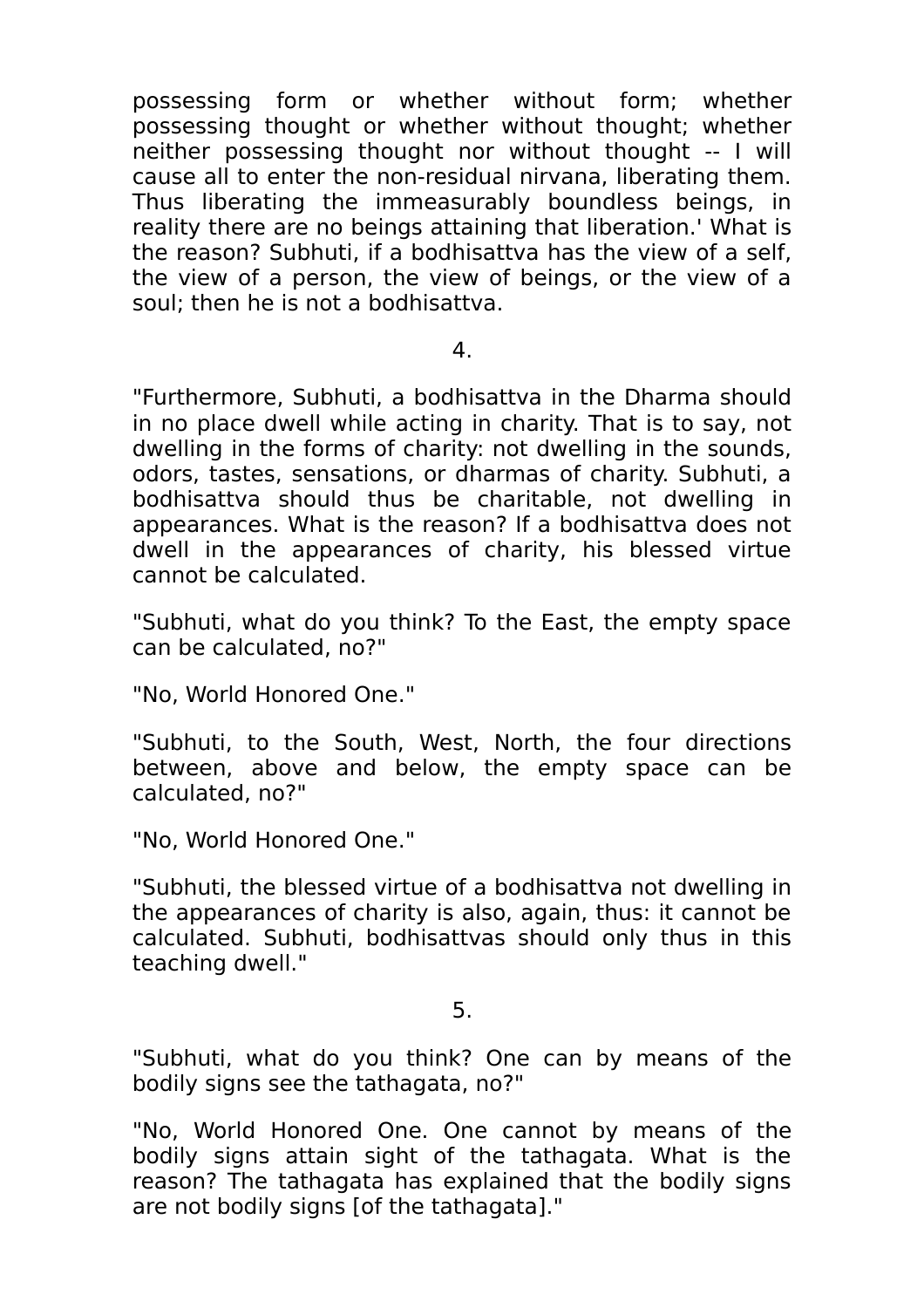The Buddha told Subhuti: "The mortal possession of signs is in every case vacant and delusive. If one sees that the signs are not signs, then one sees the tathagata."

6.

Subhuti said to the Buddha: "World Honored One, it is doubtful that there are beings who, hearing thus the spoken words in this composition, will give birth to genuine belief, no?"

The Buddha told Subhuti: "Do not compose such a statement. In the last five hundred years after the tathagata's extinction, there will be the taking up of precepts and cultivation of the blessed. From these paragraphs and phrases, it is possible to give birth to the believing mind because they are true. It should be known that these people [of that age] would not be with one buddha, two buddhas, three, four, or five buddhas when sowing their good roots. They will have completed, with immeasurable tens of millions of buddhas, the sowing of good roots. Hearing these paragraphs and phrases, even for a single recitation, shall give birth to pure belief. Subhuti, the tathagata fully knows and fully sees this of every being attaining thusly the immeasurably blessed virtue. What is the reason? These beings will not return to the views of a self, a person, beings, or a soul. They would be without the views of dharmas and also without the views of nondharmas. What is the reason? If these beings' minds were to apprehend appearances, it would then create the clinging to a self, a person, beings, and a soul. If they were to take up the appearances of dharmas, it would then create the clinging to a self, a person, beings, and a soul. What is the reason? If they were to take up the appearances of nondharmas, it would then create the clinging to a self, a person, beings, and a soul. For this reason, one should not apprehend dharmas, nor should one apprehend nondharmas. This meaning is the reason the Tathagata always says, 'You monks! Know that my expounded Dharma is like the bamboo raft. The honored Dharma must be relinquished, how much more so what is not the Dharma?'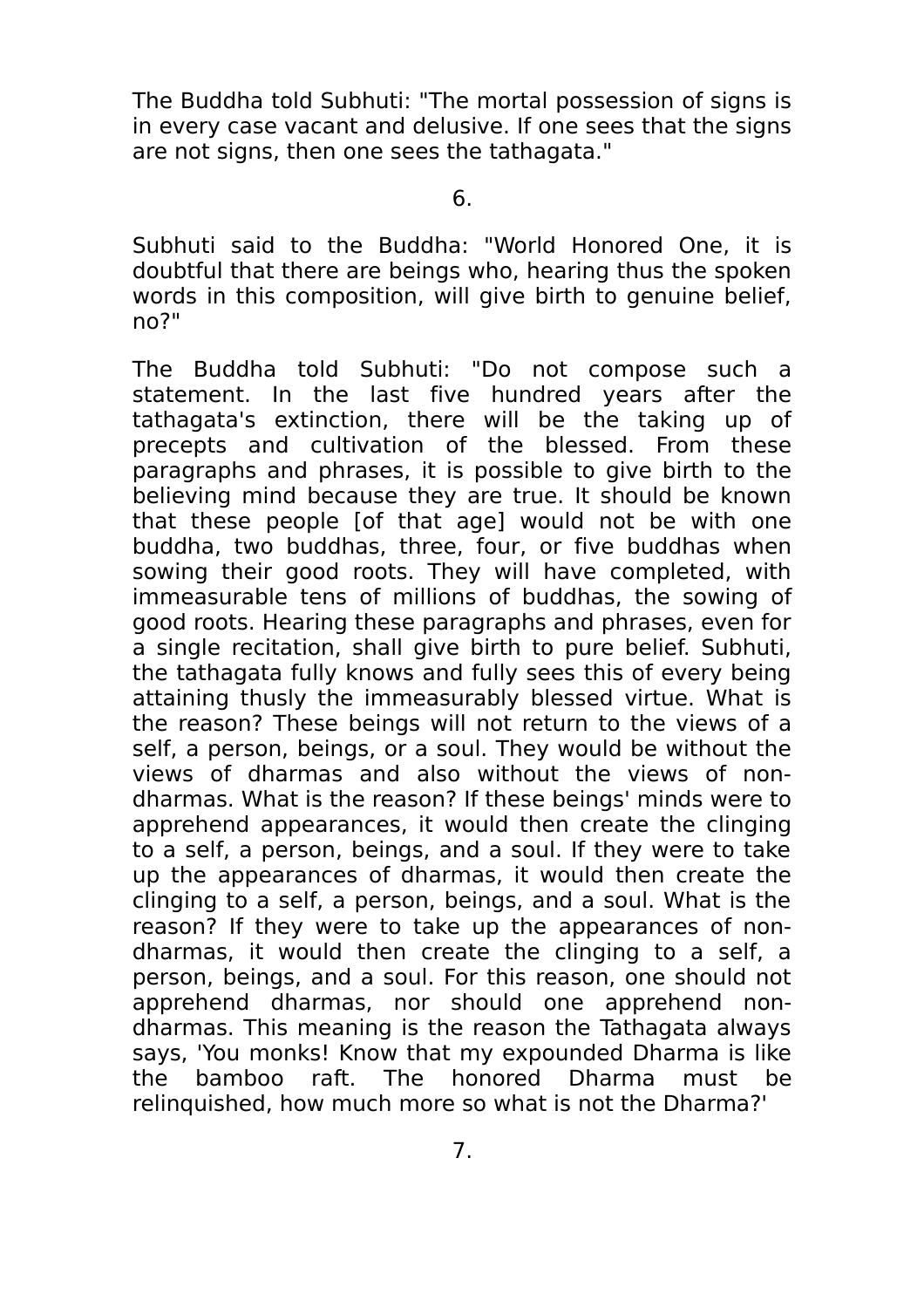"Subhuti, what do you think? Has the tathagata attained the annuttara-samyak-sambodhi? Has the Tathagata a teaching of the Dharma?"

Subhuti replied: "As I have comprehended the Buddha's express meaning, there is no established dharma called 'annuttara-samyak-sambodhi'. Also, there is no established dharma which the tathagata can expound. What is the reason? Of the dharmas expounded by the tathagata, none can be grasped or explained, being neither dharmas nor non-dharmas. What is the reason for that? Of every one of the Sages, all via the unconditioned dharma make discriminations."

8.

"Subhuti, what do you think? If a person filled the billion worlds with the seven treasures for the purpose of charity, this person's attainment of blessed deeds would become plentiful, no?"

Subhuti replied: "Incredibly plentiful, World Honored One. What is the reason? This blessed deed then would not, again, be of a blessed nature. This is the reason the Tathagata has said that the blessed deeds would become plentiful."

"If again, there is a person who receives and keeps what is in this sermon, even just four lines of verse, and to another person expounds it, that person's blessedness would overcome the other's. What is the reason? Subhuti, every one of the buddhas who reach the buddhas' annuttarasamyak-sambodhi Dharma are all from this sermon produced. Subhuti, what is called the 'Buddha's Dharma,' then, is not the Buddha's Dharma.

 $Q_{\perp}$ 

"Subhuti, what do you think? The stream entrant (*srotaapanna*) is able to compose this thought -- 'I have attained the stream entrant's fruit' -- no?"

Subhuti replied: "No, World Honored One. What is the reason? 'Stream entrant' is the name for entering the stream [of the holy life], for entering nowhere; not entering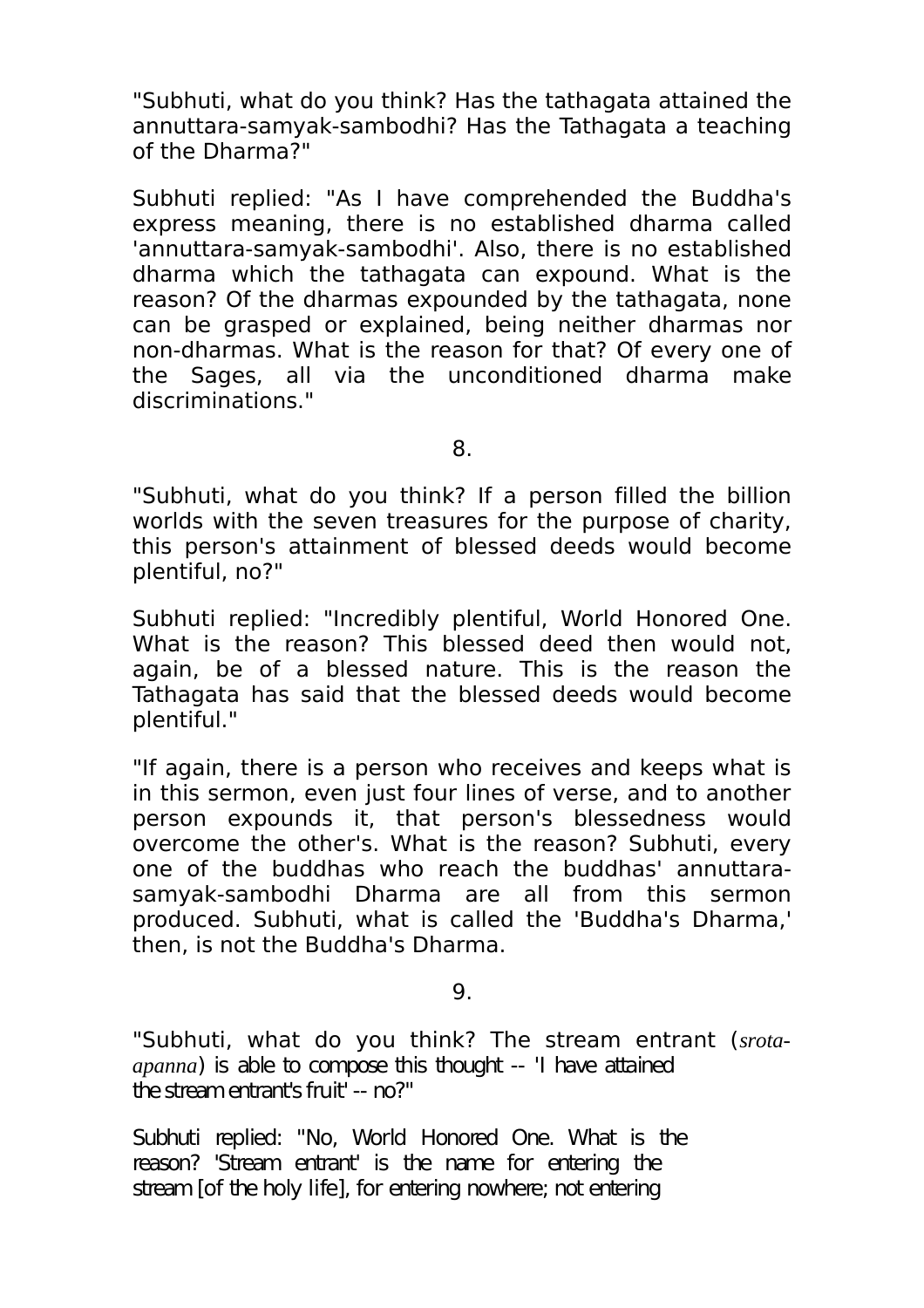forms, sounds, odors, tastes, sensations, or dharmas. This is called 'stream entrant'."

"Subhuti, what do you think? The Once More to be Reborn (*sakrdagama*) is able to compose this thought -- 'I have attained the Once More to be Reborn's fruit' -- no?"

Subhuti replied: "No, World Honored One. What is the reason? 'Once More to be Reborn' is the name for one more arrival [in this mortal world], and really is without future arrival. This is called 'Once More to be Reborn'."

"Subhuti, what do you think? The Non-Returner (*anagamin*) is able to compose this thought -- 'I have attained the Non-Returner's fruit' -- no?"

Subhuti replied: "No, World Honored One. What is the reason? 'Non-Returner' is the name for no more rebirth, and really has no non-rebirth. This is why it is called 'Non-Returner'."

"Subhuti, what do you think? The Arhat can compose this thought -- 'I have attained the Arhat's path' -- no?"

Subhuti replied: "No, World Honored One. What is the reason? Really, there is no existent dharma called 'Arhat'. World Honored One, if an arhat were to compose this thought -- 'I have attained the Arhat's reward' -- then it would be because of clinging to a self, a person, sentient beings, and a soul. The Buddha has said that I have attained, without debate, a samadhi which among others is the best. It is the best because of the departure from the desire for Arhatship. I do not compose this thought -- 'I have departed from the desire for Arhatship'. World Honored One, of myself, if I composed this thought -- 'I have attain the arhat's path' --the World Honored One would then not have said that Subhuti is this happy woodland practitioner (ie, ascetic), because Subhuti really practices nowhere. And so he is called 'Subhuti, the happy woodland practitioner."

# 10.

The Buddha addressed Subhuti: "What do you think? When the Tathagata was formerly staying with the Buddha Dipamkara, in the Dharma he had attainment, no?"

"No, World Honored One. When the tathagata was staying with the Buddha Dipamkara, in the Dharma he really had no attainment."

"Subhuti, what do you think? The bodhisattva adorns the buddhaland, no?"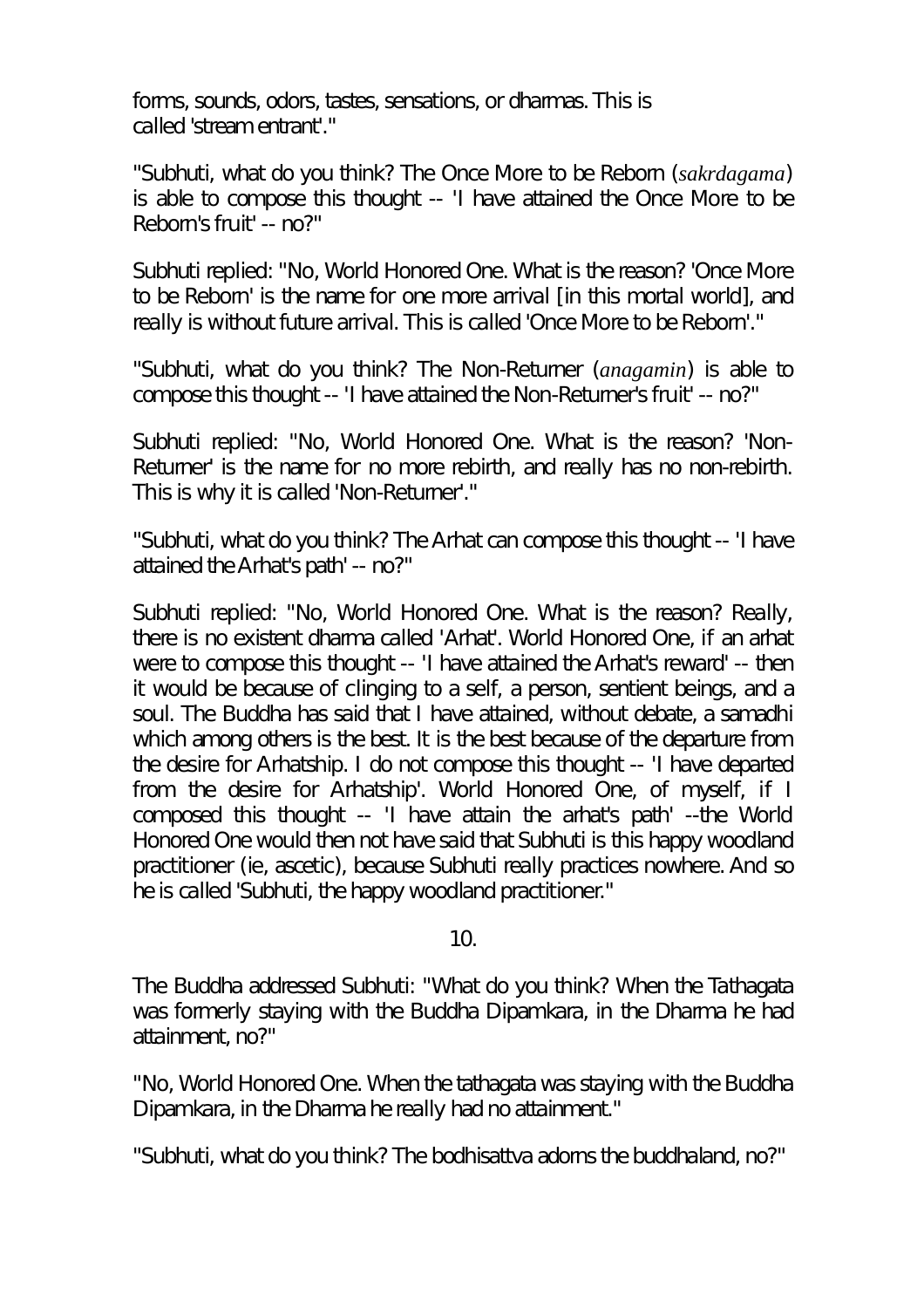"No, World Honored One. What is the reason? The adornment of the buddhalands is not adornment. This is called 'adornment'."

"This is why, Subhuti, that bodhisattva-mahasattvas should thusly give rise to the purified mind. They should not dwell in forms when giving rise to that mind; they should not dwell in sounds, odors, tastes, sensations, or dharmas when giving rise to that mind. They should dwell nowhere while giving rise to their thoughts.

Subhuti, supppose there is a person whose body is like Mount Sumeru. What do you think? This body would be made great, no?"

Subhuti replied: "Incredibly great, World Honored One. What is the reason? The Buddha has said that a non-body is called a great body."

11.

"Subhuti, suppose there were Ganges Rivers equal in numbers to that of all the sand grains in the Ganges River. What do you think? The sand grains of all those Ganges Rivers would be many, no?"

"Incredibly many, World Honored One. Merely all of those Ganges Rivers would be so many as to be countless. How much more so would be their sand grains?"

"Subhuti, I now will truthfully tell you: if there are good sons and good daughters who fill the billion worlds with the seven treasures with the purpose of charity, themselves numbering like the sands of those Ganges Rivers, they would attain many blessings, no?"

Subhuti replied: "Incredibly many, World Honored One."

The Buddha addressed Subhuti: "If a good son or good daughter from within this sermon should receive and uphold just four lines of verse, and for another person explain it, the blessed virtue of this person would surpass the former's blessed virtue.

12.

"Furthermore, Subhuti, where what is said in this sermon is followed, even if just four lines of verse, it should be known that this place in every single world -- be it they of gods, men, or asuras -- all within should give offerings of support as though it were a Buddhist pagoda or temple. How much more so if there is someone who is able to receive, keep, read, and recite it in its entirety? Subhuti, it should be known that this person will completely accomplish the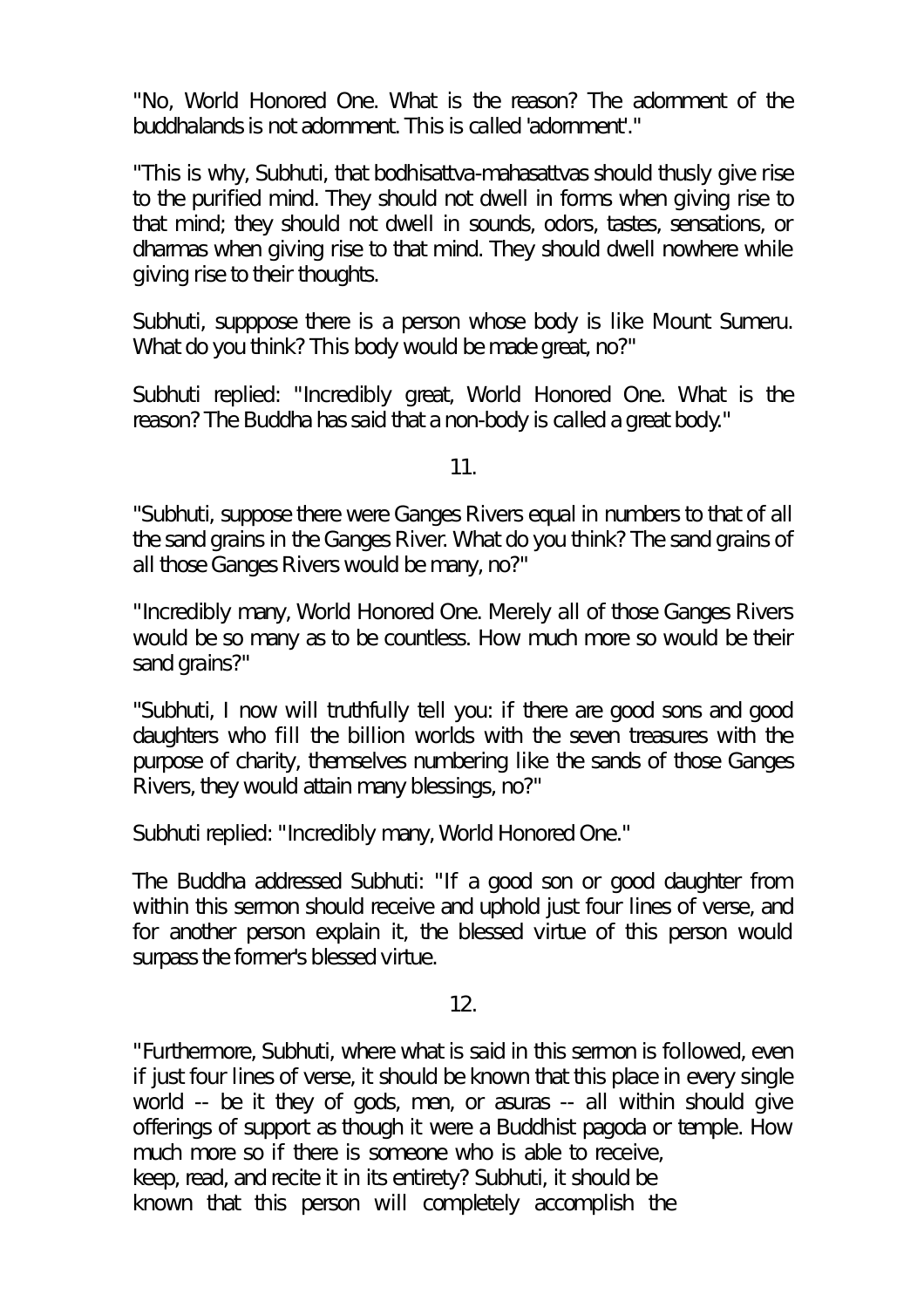supreme, best, most extraordinary Dharma. If this canonical sermon resides in his abode, then it would be like the place of a buddha, if it is honored by the disciples."

# 13.

At that time, Subhuti said to the Buddha: "World Honored One, what shall be the name of this sermon? How are we to receive and uphold it?"

The Buddha addressed Subhuti: "This sermon's name is the Diamond Perfection of Wisdom (*Vajra Prajna-paramita*). By way of the words of this title, you should receive and uphold it. For what reason? Subhuti, the Buddha says that it is the perfection of wisdom, so it is not the perfection of wisdom.

"Subhuti, what do you think? The Tathagata has a teaching of the Dharma, no?"

Subhuti said to the Buddha: "World Honored One, the Tathagata has no teaching."

"Subhuti, what do you think? The atoms of the billion worlds are many, no?"

Subhuti replied: "Incredibly many, World Honored One."

"Subhuti, atoms, the Tathagata has said, are not atoms: these are called 'atoms'. The Tathagata has explained that the worlds are not worlds: these are called 'worlds'. Subhuti, what do you think? One can by way of the thirty-two signs see the Tathagata, no?"

"No, World Honored One. One cannot by way of the thirty-two signs attain sight of the Tathagata. What is the reason? The Tathagata has explained that the thirty-two signs then are not signs: these are called the 'thirty-two signs'."

"Subhuti, suppose there are good sons and good daughters who with their lives equal to the sands of the Ganges River give in charity; and suppose again there is a person who from within this sermon, even if only receiving and keeping four lines of verse and for another person expounds it: his merit would be incredibly more."

# 14.

At that time Subhuti, hearing the pronouncement of this sermon, deeply understood its meaning suddenly. He wept and lamented, and then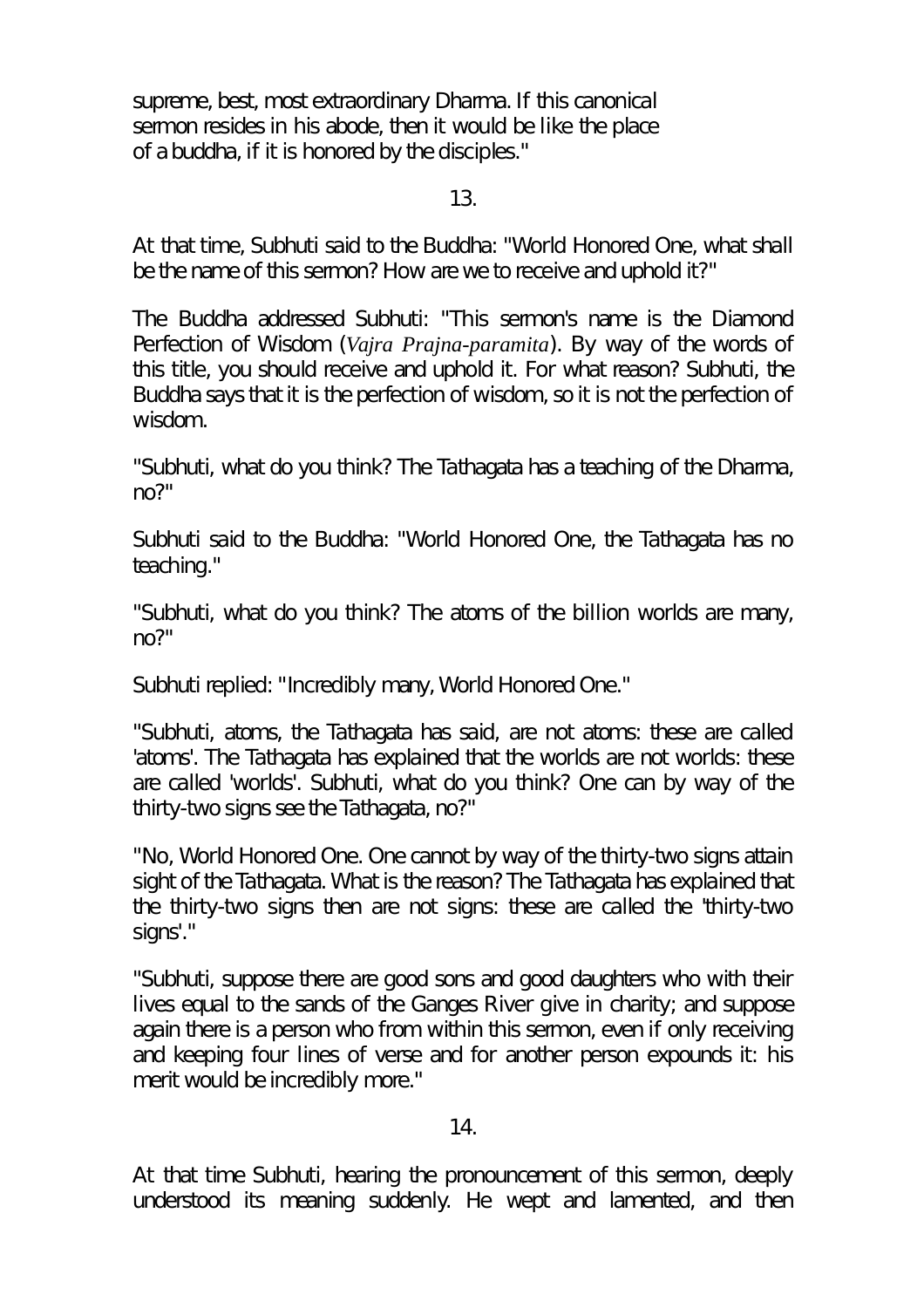addressed the Buddha, saying: "It is extraordinary, World Honored One, that the Buddha expounds thusly such an incredibly profound canonical sermon. Since formerly coming to obtaining the wisdom-eye, I have never before heard such a sermon. World Honored One, if again there is a person who hears this sermon with a believing mind that is pure, then they will give rise to the sign of reality. It should be known that this person will have entirely accomplished the best, most extraordinary merit. World Honored One, this sign of reality then is a non-sign. This is why the Tathagata has said that it is called the 'real sign'. World Honored One, having heard thusly this canonical sermon, and sincerely understood it, receiving and upholding it is no longer difficult. If there shall come into the world after five hundred years, beings who hear this sermon with sincere understanding, receiving and upholding it, then they would be made most extraordinary. What is the reason? These people would be without the views of a self, a person, beings, or a soul. Why is that? The view of self then is this non-sign. The views of a person, beings, and a soul then are this non-sign. What is the reason? Departing, from all signs, they then are called Buddhas."

The Buddha told Subhuti, "Yes, yes. If again there is a person who hears this sermon, and is not astonished, alarmed, or fearful; it should be known that this person would be made most extraordinary. What is the reason? Subhuti, the Tathagata has explained that the first perfection is then not the first perfection: This is called the first perfection. Subhuti, the perfection of perseverance (*kshanti*), the Tathagata has said, is not the perfection of perseverance. What is the reason? Subhuti, as I had formerly had my body sliced to pieces by King Kalinga, I in that time was without the views of a self, a person, beings, or a soul. What is the reason? When I in that former time had been limb from limb cut apart, if there had been the views of a self, a person, beings, or a soul; there would have arisen in me anger and indignation. Subhuti, further, I recall that in the past five hundred incarnations I had been an ascetic practicing perseverance. In that incarnation, I was without the view of a self, without the view of a person, without the view of beings, and without the view of a soul. Subhuti, bodhisattvas should depart from all signs while initiating the annutarasamyak-sambodhicitta. They should not dwell in forms when giving rise to that thought. They should not dwell in sounds, odors, tastes, sensations, or dharmas when giving rise to that thought. They should dwell nowhere when giving rise to that thought. If in thought they were to have a dwelling, then it would be to become non-dwelling. For this reason, the Buddha has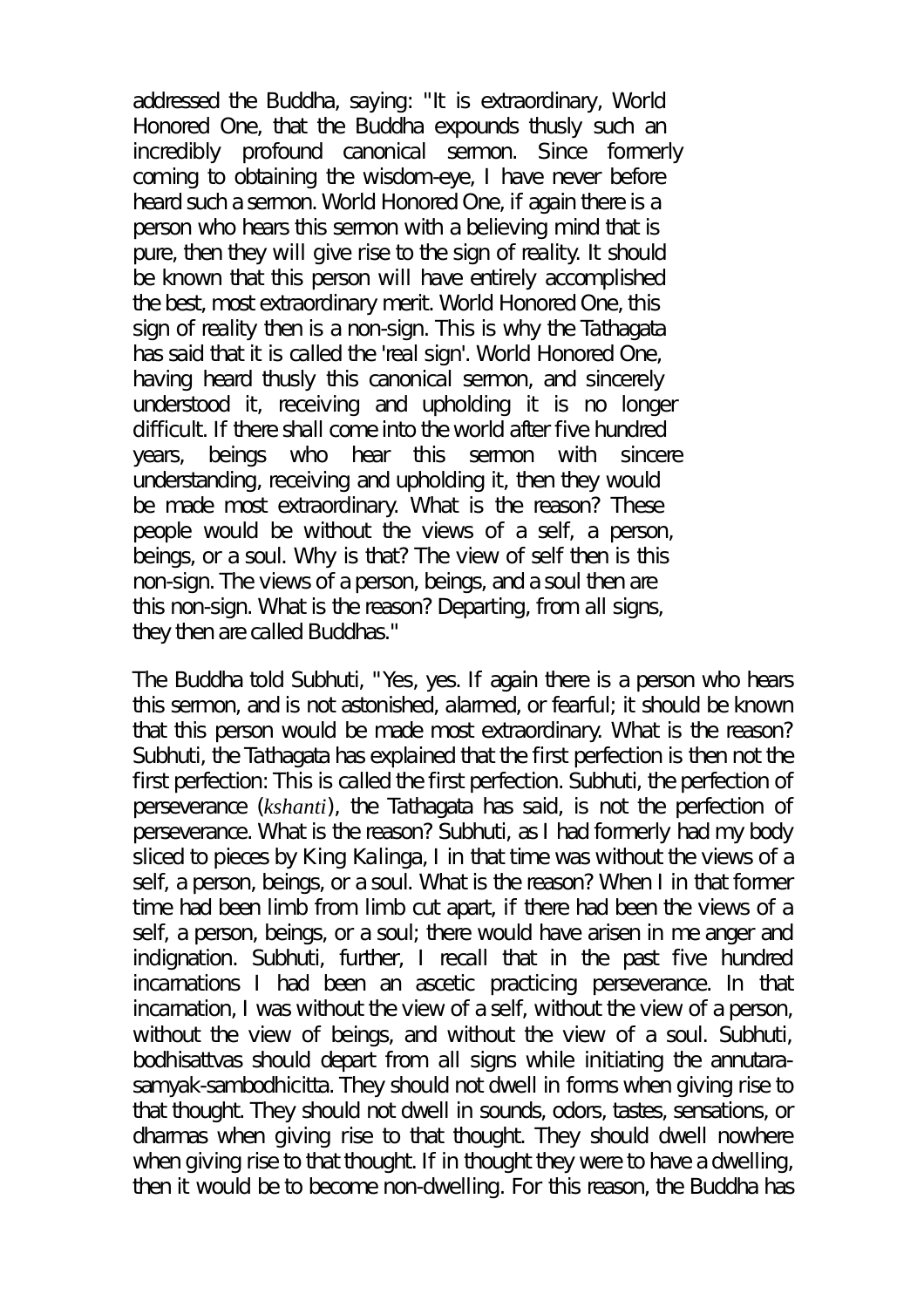said that the bodhisattva's thought should not dwell in forms regarding charity. Subhuti, the bodhisattvas creating blessings for every sentient being should thus be charitable. The Tathagata has said that all signs then is the non-sign. Further, he has said that all sentient beings, then are not sentient beings. Subhuti, the Tathagata's discourses are true, real, thus, not false, and not contradictory. Subhuti, the Dharma that the Tathagata has attained is neither true nor false. Subhuti, if a bodhisattva's thought dwells in dharmas while practicing charity, it would be like a person entering darkness, and therefore being unable to see anything. If a bodhisattva's thought does not dwell in dharmas while practicing charity, it would be like a person who, seeing by the sunlight that illumines, sees all the various forms. Subhuti, if it should come into the world that there are good sons and good daughters who are able to receive, keep, read, and recite what is in this sermon, then they will become Tathagatas. Via the Buddha's sagely wisdom which fully knows and fully sees these people, I can say that that all shall attain the complete accomplishment of the immeasurably boundless merit.

#### 15.

"Subhuti, suppose there are good sons and good daughters who, in the morning, in numbers equaling that of the sand grains of the Ganges, give themselves in charity; who, in the afternoon, in numbers equaling that of the sand grains of the Ganges, give themselves in charity; who, in the evening, in numbers equaling that of the sand grains of the Ganges, give themselves in charity; thusly for immeasurable billions of kalpas gave themselves in charity. Suppose, again, that there is a person who hears this canonical sermon with a believing mind that is not contrary: his blessedness would overcome that of the others. How much more so copying, receiving, upholding, reading, and recited it in its entirety, and then giving comprehensive explanations of it to other people? Subhuti, essentially speaking, this sermon has a meaning which cannot be comprehended, and the boundless merit [of receiving, upholding, et al] cannot be measured. The Tathagata for the sake of setting forth the great vehicle speaks it; for the sake of setting forth the supreme vehicle speaks it. If there is a person who is able to receive, uphold, read, and recite this sermon and widely explain it to others, The Tathagata fully knows and fully sees that such people will all attain entirely the accomplishment of the merit which cannot be measured, cannot be express, has no bounds, and is inconcievable. Thusly such people therefore carry on the Tathagata's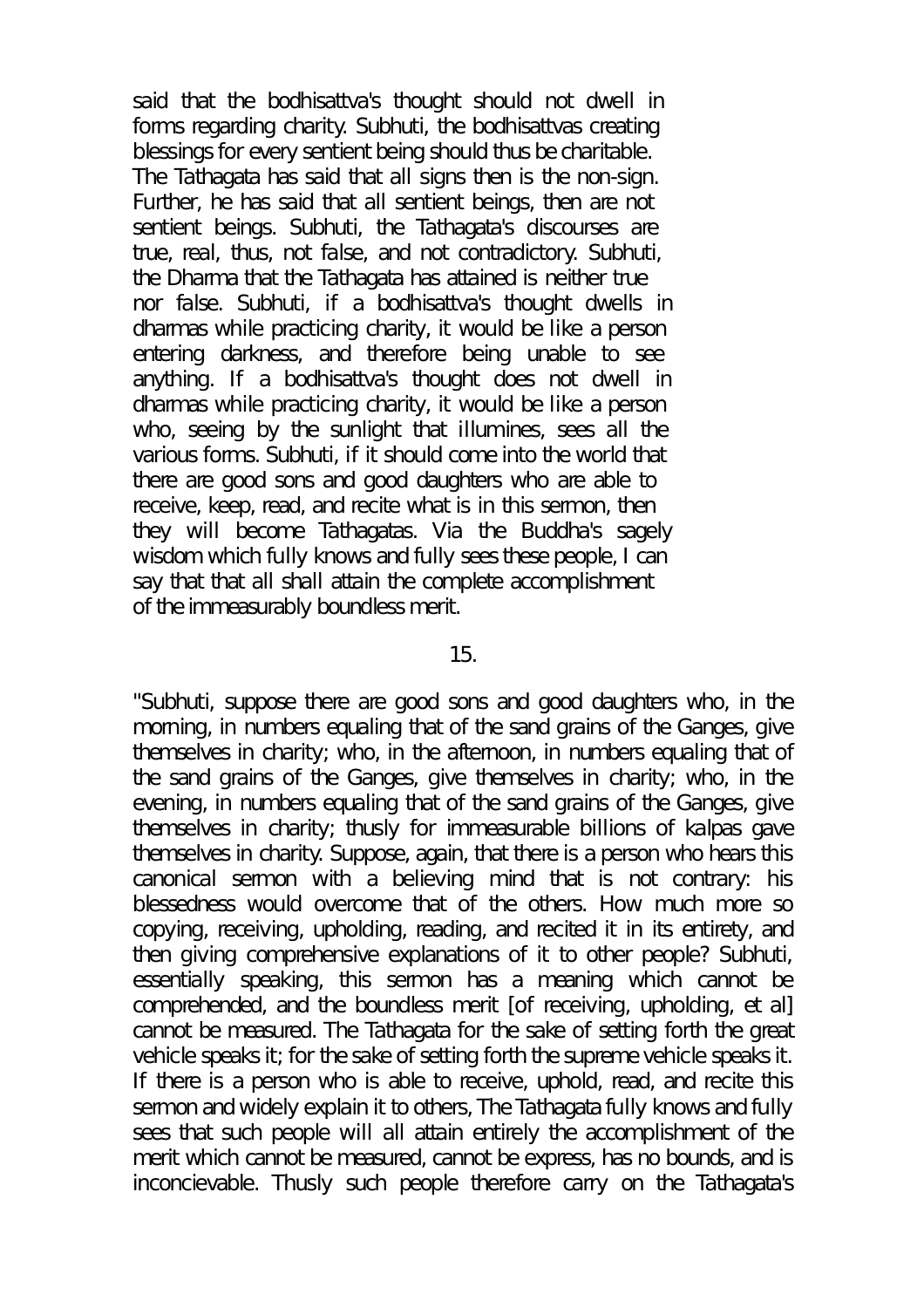annuttara-samyak-sambodhi. What is the reason? Subhuti, if there is satisfaction found in lesser dharmas, that is attachment to the view of a self, the view of a person, the view of sentient beings, and the view of a soul. Therefore, there could not be compliance with, receiving, upholding, reciting, or explaining for another what is in this sermon. Subhuti, wherever it resides in whatever place, if therein is this sermon, every one of the worlds, be they of gods, humans, or asuras, should give offerings for its support. It should be known that this place then is a pagoda. All should venerate it by circling it clockwise, scattering flowers and incense about its premises.

16.

"Furthermore, Subhuti, good sons and good daughters receiving, upholding, reading, and reciting this sermon; if they should be insulted or despised, they would have in prior lives committed evil acts and accordingly fallen into the path of suffering. Because of that, they in the present life are insulted or despised by others. When the prior life's evil acts then have been dissolved and extinguished, they shall attain the annuttarasamyak-sambodhi. Subhuti, I recall in the past measureless asankya kalpa, before having been with the Buddha Dipamkara, I had met eighty-four trillion nayutas of Buddhas, had to their entirety given offerings of support, and had carried on their work without needless error. Suppose, again, there is someone who, in the later superficial age, is capable of receiving, upholding, reading, and reciting this sermon, attaining that merit. The merit of my giving offerings of support to all of those buddhas would not compare to a hundredth of the latter's merit. Even a billionth of the latter's merit would be an insufficient estimation. Subhuti, if good sons and good daughters, in the later superficial age, who have received, upheld, read, and recited this sermon; if I were to fully enunciate the extent of their attainment of merit, some of the people's minds in the audience would be confounded, becoming doubtful and disbelieving. Subhuti, it should be known that this sermon's meaning is inconceivable. The fruit of its reward is also inconceivable.

17.

At that time, Subhuti said to the Buddha: "World Honored One, in what should good sons and good daughters initiating the annuttara-samyaksambodhicitta dwell, how should they regulate their thoughts?"

The Buddha told Subhuti: "Goods sons and good daughters initiating the annuttara-samyak-sambodhicitta will give rise to the thought: 'I shall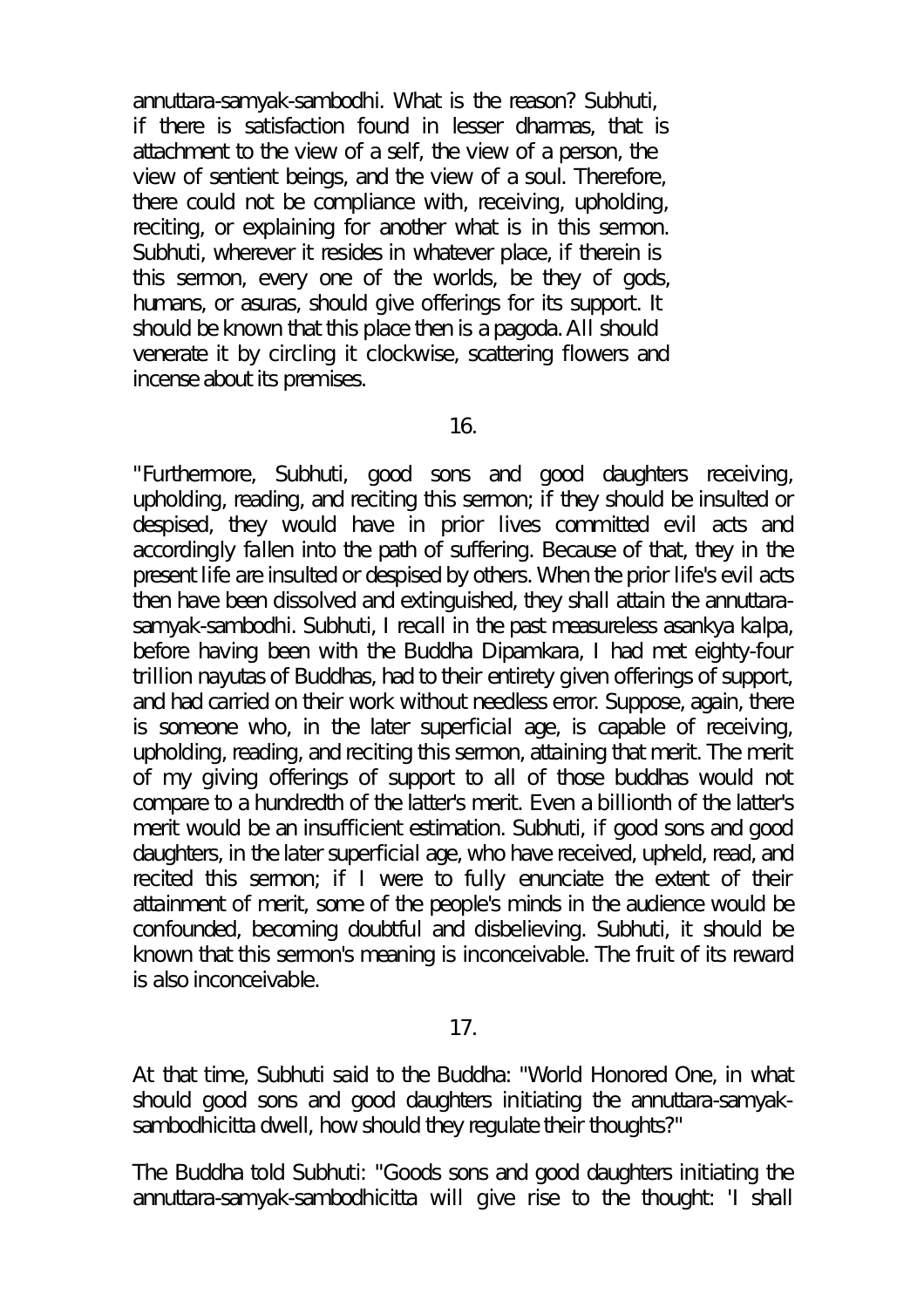liberate all sentient beings. Having liberated all of the sentients beings, there are really no existent beings who are liberated.' What is the reason? Subhuti, if a bodhisattva has the view of a self, the view of a person, the view of sentient beings, or view of a soul; then that is not a bodhisattva. Why is that? Subhuti, really there is no existent annuttara-samyak-sambodhicitta. Subhuti, what do you think? When the Tathagata was with Dipamkara Buddha, he had attained the annuttara-samyak-sambodhi, no?"

"No, World Honored One. As I have understood the Buddha's express meaning, the Buddha, when with Dipamkara Buddha, did not have any attainment of the annuttara-samyak-sambodhi."

The Buddha replied: "Yes, yes. Subhuti, really there is no existent dharma that the Tathagata has attained in the annuttara-samyak-sambodhi. Subhuti, suppose there is a dharma that the Tathagata has attained in the annuttarasamyak-sambodhi. Dipamkara Buddha, then, would not have given me the prediction 'You, in a life to come, shall appear as a Buddha named Shakyamuni'. That is because in reality there is no existent dharma in the attainment of annuttara-samyak-sambodhi. For this reason Dipamkara Buddha bestowed onto me prediction, composing the words: 'You in a life to come shall appear as a buddha named Shakyamuni.' What is the reason? For one who is a Tathagata, then, the dharmas are of like meaning. Suppose there is a person who says the Tathagata has attained the annuttara-samyaksambodhi. Subhuti, really there is no existent dharma in the Buddha's attaining the annuttara-samyak-sambodhi. Subhuti, the Tathagata's attainment of the annuttara-samyak-sambodhi is the middle, being without truth or falsehood. For this reason, the Tathagata says that all of the dharmas are all the buddhadharma. Subhuti, that which is called 'all of the dharmas,' then, is not all of the dharmas. This is the reason it is called 'all of the dharmas.' Subhuti, for example take the person whose body is ancient and great."

Subhuti replied: "World Honored One, the Tathagata has said that the person who has a body which is ancient and great, then, does not have a great body. It is called a great body."

"Subhuti, a bodhisattva is also thus. If one should compose the words 'I shall liberate the immeasurable beings' then this is not to be called a bodhisattva. What is the reason? Subhuti, really there is no existent dharma whose name is 'bodhisattva'. For this reason, the Buddha has said that every one of the dharmas lack a self, lack a person, lack sentient beings, and lack a soul. Subhuti, if a bodhisattva were to compose these words: 'I shall adorn the buddhaland'; this is not to be called a bodhisattva. What is the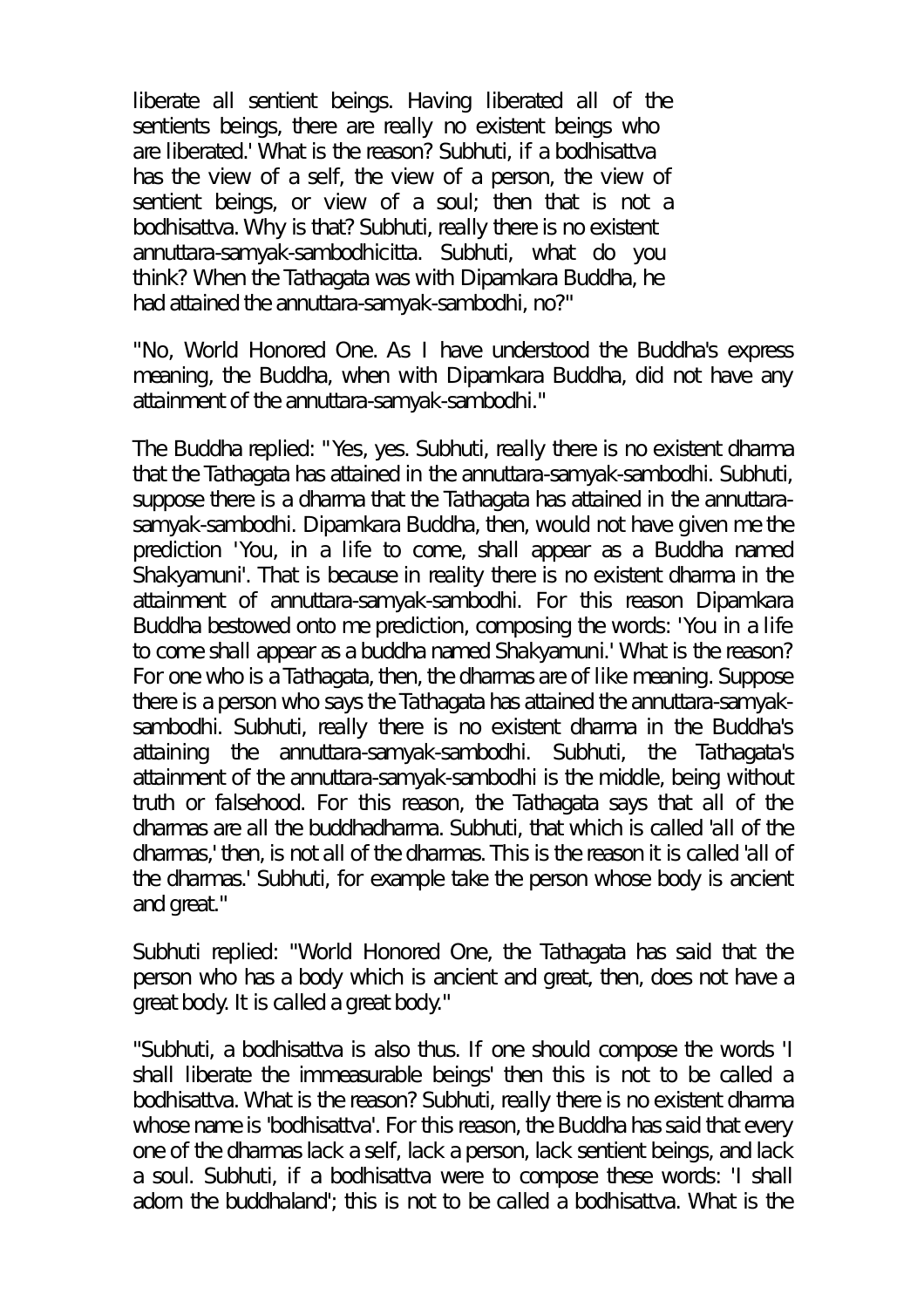reason? The Tathagata has said that the adornment of the buddhaland, then, are not adornment: it is called 'adornment'. Subhuti, if a bodhisattva penetrates and traverses selflessly the Dharma, the Tathagata has said that he is truthfully called a bodhisattva."

18.

"Subhuti, what do you think? The Tathagata possesses the flesh-eye, no?"

"Yes, World Honored One. The Tathagata possesses the flesh-eye."

"Subhuti, what do you think? The Tathagata possesses the heavenly-eye, no?"

"Yes, World Honored One. The Tathagata possesses the heavenly-eye."

"Subhuti, what do you think? The Tathagata possesses the wisdom-eye, no?"

"Yes, World Honored One. The Tathagata possesses the wisdom-eye."

"Subhuti, what do you think? The Tathagata possesses the Dharma-eye, no?"

"Yes, World Honored One. The Tathagata possesses the Dharma-eye."

"Subhuti, what do you think? The Tathagata possesses the Buddha-eye, no?"

"Yes, World Honored One. The Tathagata possesses the Buddha-eye."

"Subhuti, what do you think? The sand grains in the Ganges River -- the Buddha has spoken of these sands, no?"

"Yes, World Honored One. The Tathagata has spoken of these sands."

"Subhuti, what do you think? As there are sand grains in a single Ganges River, suppose there are Ganges Rivers equal in number to those sands, possessing Buddha realms numbering [in each] like those sand grains. These realms would be made rather many, no?"

"Incredibly many, World Honored One."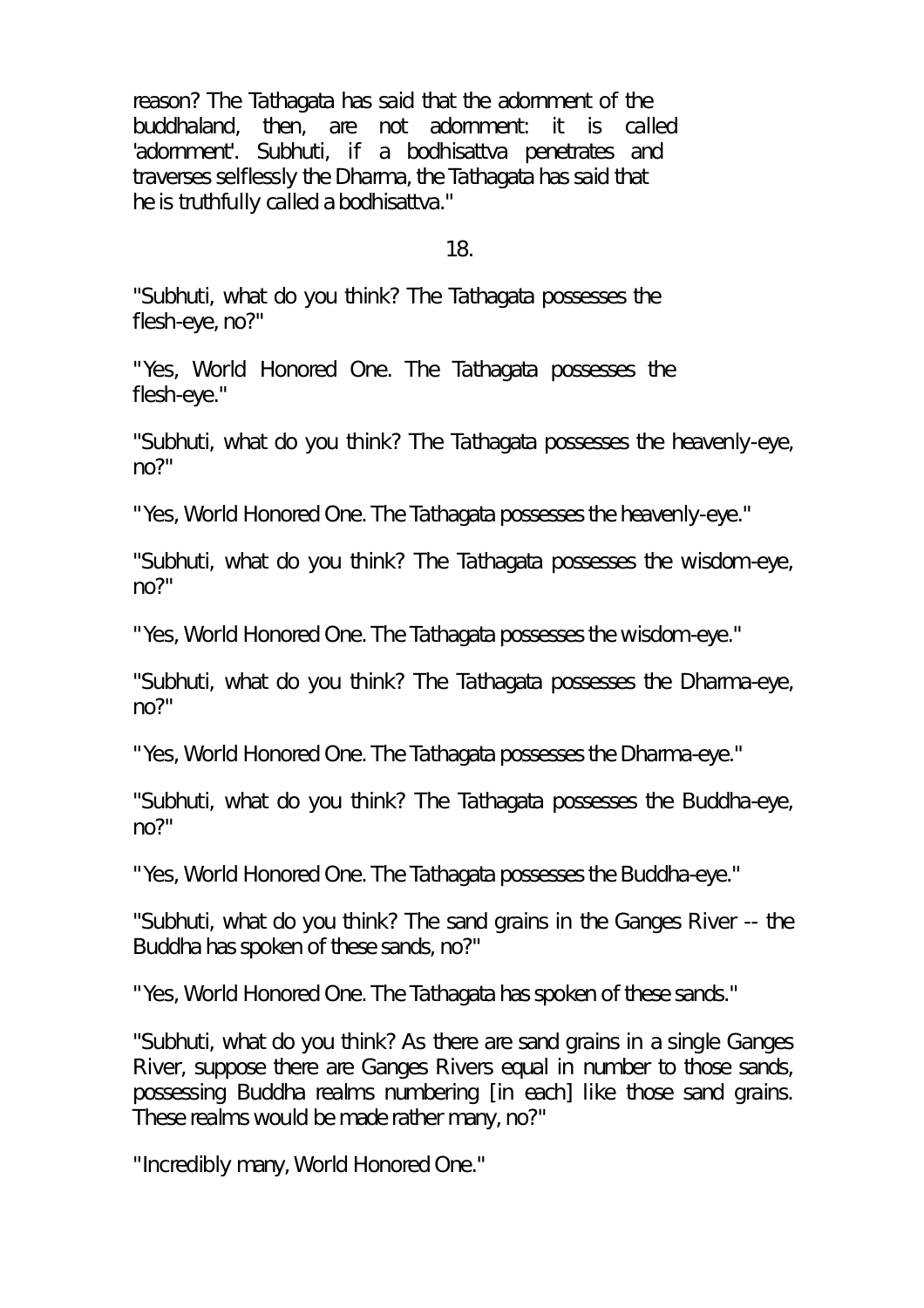The Buddha said to Subhuti, "In those lands there are sentient beings with various kinds of minds, which the Tathagata fully knows. What is the reason? The Tathagata has said that minds all are not minds, and so are called minds. What is the reason for that? Subhuti, past thoughts are unobtainable, present thoughts are unobtainable, and future thoughts are unobtainable."

19.

"Subhuti, what do you think? Suppose there is a person who filled the billion worlds with the seven treasures for the purpose of charity. This person, because of these causes and conditions, would obtain many blessings, no?"

"Yes, World Honored One. This person, via these causes and conditions, would obtain incredibly many blessings."

"Subhuti, if that blessed deed were real, the Tathagata would not have said that this person would obtain many blessings. Since the blessed deed is not, the Tathagata says that the person would obtain many blessings."

20.

"Subhuti, what do you think? The Buddha can by means of the perfect form of his body be recognized, no?"

"No, World Honored One. The Tathagata should not by means of the perfect form of his body be recognized. What is the reason? The Tathagata has said that the perfect form of his body is not a perfect form of body. It is called a perfect form of body."

"Subhuti, what do you think? The Tathagata can by means of the perfect signs be recognized, no?"

"No, World Honored One. The Tathagata should not by means of the perfect signs be recognized. What is the reason? The Tathagata has said that the signs which are perfect are not signs which are perfect. They are called signs which are perfect."

21.

"Subhuti, do not say that the Tathagata composes this thought: 'I shall have an explanation of the Dharma.' Do not compose that thought. What is the reason? If a person says that the Tathagata has an explanation of the Dharma, then they have slandered the Buddha, because they are unable to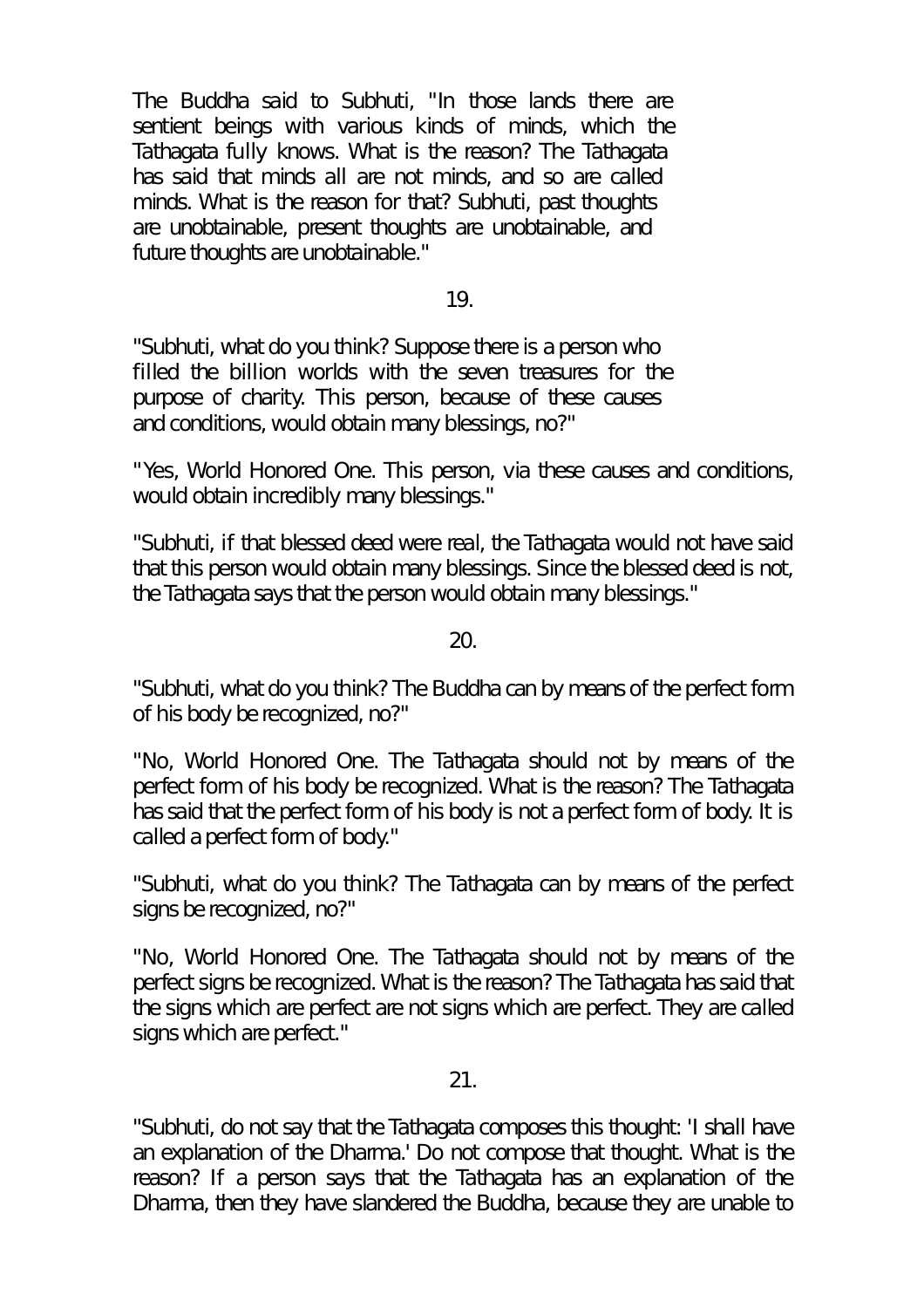understand the reason for my speaking. Subhuti, the spoken Dharma lacks a Dharma which can be spoken. It is called a spoken Dharma."

At that time, the Venerable Subhuti said to the Buddha: "World Honored One, it is doubtful that there will be sentient beings in generations yet to come who, hearing of this Dharma, will give birth to the believing mind, no?"

The Buddha replied: "Subhuti, those are not sentient beings, nor are they not sentient beings. What is the reason? Subhuti, the sentient beings who are sentient beings, the Tathagata has said, are not sentient beings. They are called sentient beings."

22.

Subhuti said to the Buddha: "World Honored One, the Buddha's attainment of the annuttara-samyak-sambodhi is because of nowhere attaining anything?"

The Buddha replied: "Yes, yes. Subhuti, in my annuttara-samyaksambodhi, verily, there is not the slightest dharma that can be attained. This is called the annuttara-samyak-sambodhi."

23.

"Furthermore, Subhuti, the Dharma is level, lacking high or low. This is called the annuttara-samyak-sambodhi. By means of being without self, without person, without sentient beings, and without a soul, cultivation of all the good Dharmas, then, is attaining the annuttara-samyak-sambodhi. Subhuti, what is said to be the good Dharmas, the Tathagata has explained to be non-Dharmas. They are called good Dharmas.

24.

"Subhuti, suppose that, like the Mount Sumerus of the billion realms, a person has accumulated mounds of the seven treasures of such size and numbers as those Mount Sumerus for the purpose of charity. If a person, via this perfection of wisdom sutra, even just four lines of verse, receives, upholds, reads, and recites, and for another explains it: the former's blessed deed would not reach a hundredth of the latter's. A billionth part of the latter's, even, would be an insufficient estimation of it.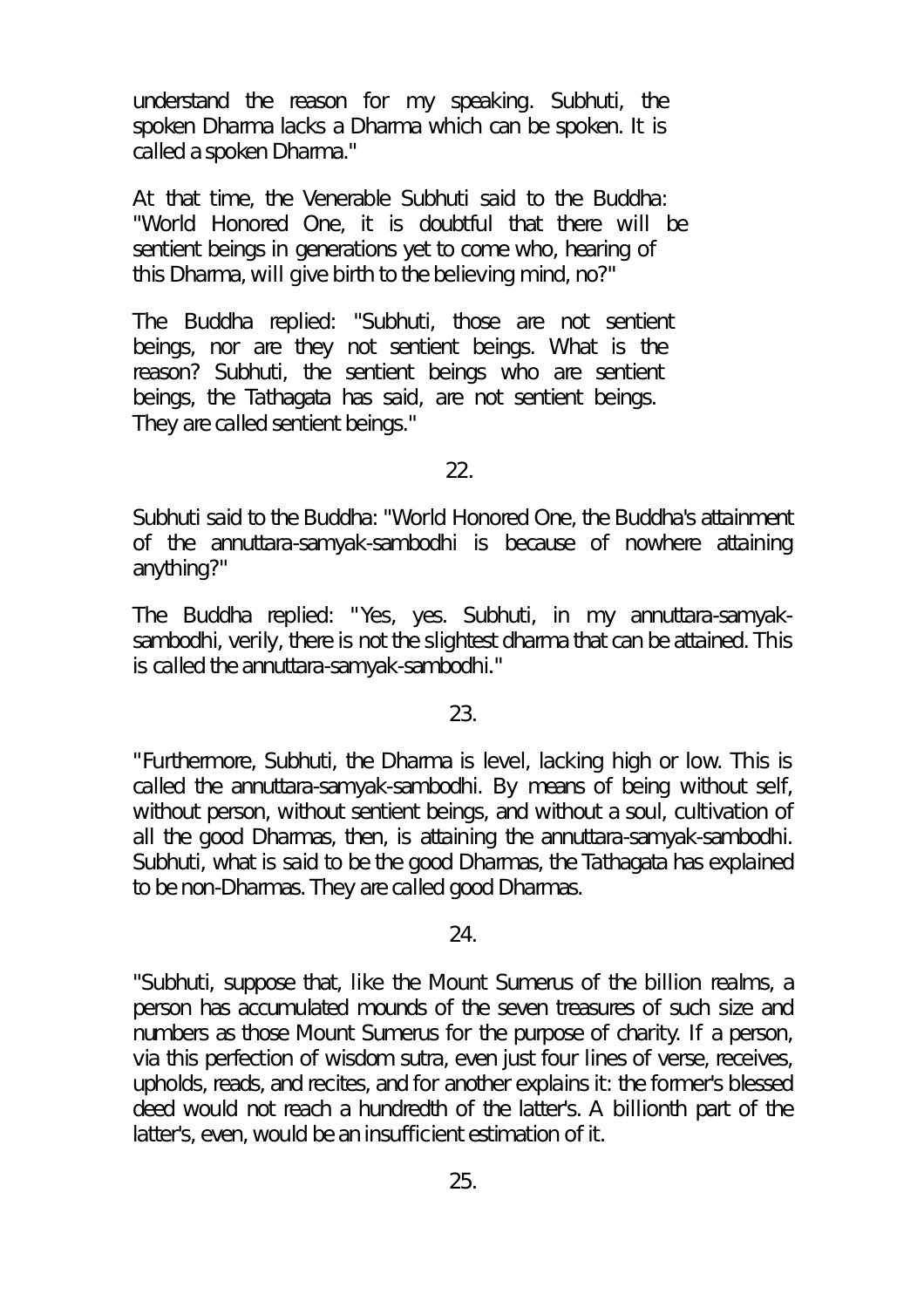"Subhuti, what do you think? Do you say that the tathagata composes this thought: 'I shall save the sentient beings'? Subhuti, do not compose that thought. What is the reason? Really, there are no sentient beings the Tathagata saves. If there were beings the Tathagata saved, the Tathagata then would have a self, a personage, beings, and a soul. Subhuti, the Tathagata has explained that an existent self is then not a self. Mortal men regard their persons as being a self. Subhuti, mortal men, the Tathagata has explained, then, are not mortal men. They are called 'mortal men'."

26.

"Subhuti, what do you think? One can by means of the thirty-two signs examine the Tathagata, no?"

Subhuti replied: "Yes, yes. By means of the the thirty-two signs, one examines the Tathagata."

The Buddha said: "Subhuti, if by means of the thirty-two signs one examines the Tathagata, a [Dharma]-wheel turning holy king, then, is this Tathagata."

Subhuti said to the Buddha: "World Honored One, the Tathagata, as I understand the Buddha's express meaning, should not be examined by means of the thirty-two signs."

At that time, the World Honored One proclaimed this gatha, saying:

If via form (one) looks for the Tathagata Or via the sound of the voice beseeches me, This person walks a corrupt path And is unable to recognize the Tathagata.

## 27.

"Subhuti, suppose you were to compose this thought: 'Because it is not by means of the perfect signs that the Tathagata has attained the annuttarasamyak-sambodhi'. Subhuti, do not compose that thought: 'Because it is not by means of the perfect signs that the Tathagata has attained the annuttarasamyak-sambodhi'. Subhuti, if you compose this thought: 'Initiating the annuttara-samyak-sambodhi is the spoken Dharma of nihilism'. Do not form that thought. What is the reason? Initiating the annuttara-samyaksambodhi cannot be said to be the dharma of a nihilistic view.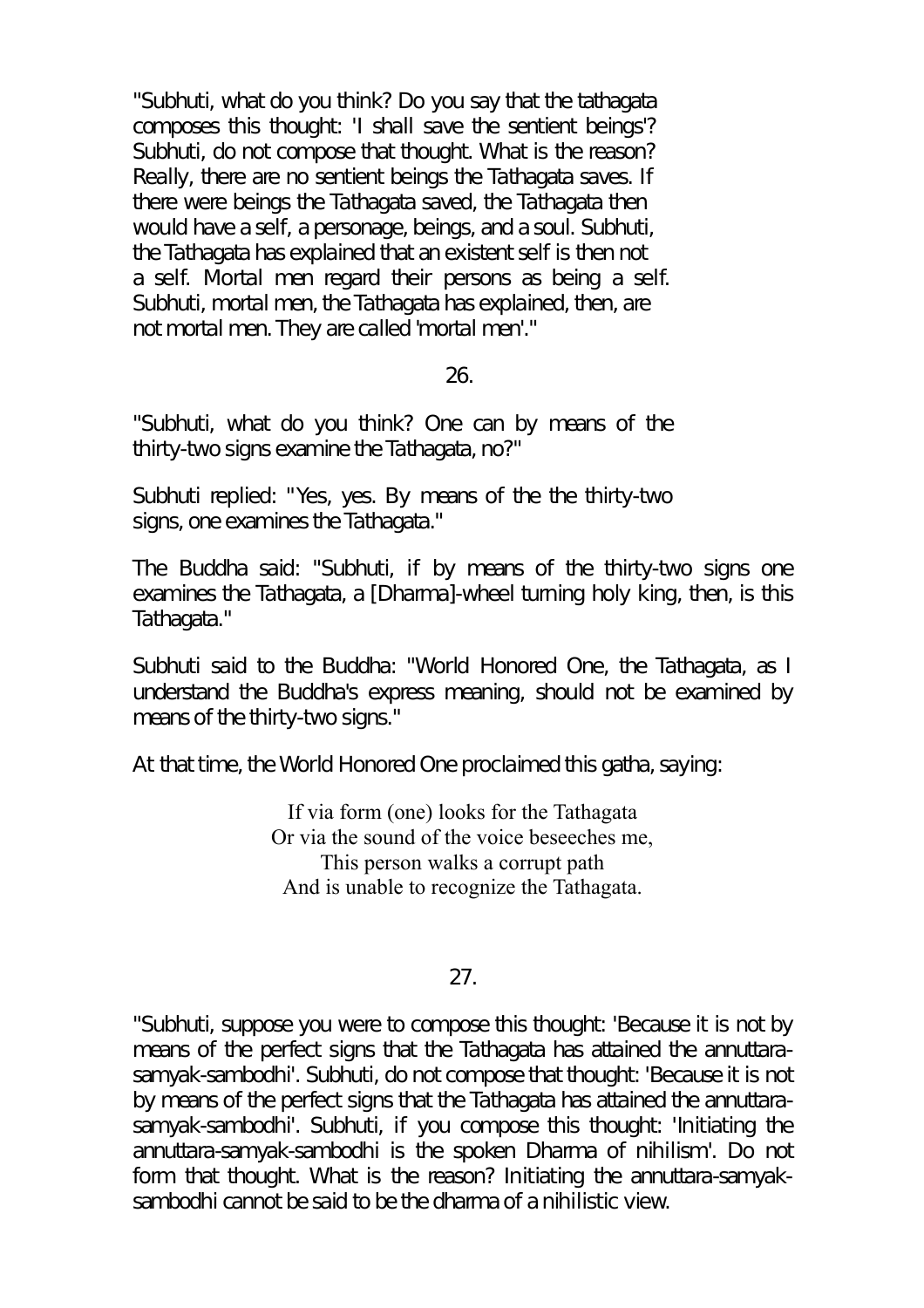"Subhuti, suppose a bodhisattva filled worlds numbering like the sands of the Ganges River with the seven treasures, and accumulated it for the purpose of charity. Suppose, again, there is a person who knows every dharma is selfless and attains the complete perseverance of them. This bodhisattva would overcome the former bodhisattva's attainment of merit. Subhuti, the reason is because bodhisattvas do not receive blessed virtue."

Subhuti addressed the Buddha, saying: "World Honored One, how is it bodhisattvas do not receive blessed virtue?"

"Subhuti, the bodhisattva's composition of blessed deeds should not be greedily clung to. This is why is it is said 'not receiving blessed virtue'.

# 29.

"Subhuti, if there is a person who says the Tathagata comes, goes, sits, or lies down; this person would not understand my express meaning. What is the reason? The Tathagata is without a place from whence to come, and also is without a place to which to go. That is the reason he is called a tathagata."

## 30.

"Subhuti, suppose good sons and good daughters were to grind the billion realms to dust grains. What do you think? These grains would become many, no?"

"Incredibly many, World Honored One. What is the reason? If these myriad grains were really existent, the Buddha would not then speak of these myriad grains of dust. What is the reason for that? The Buddha has said the grains are then not grains of dust. These are called grains of dust. World Honored One, the Tathagata has said that the billion realms are then not realms: these are called realms. What is the reason? If the worlds were really existent, then these would appear as a single conglomeration. The Tathagata has said that the appearance of a single conglomeration is not the appearance of a single conglomeration. This is called a single conglomeration."

"Subhuti, the appearance of a single conglomeration, then, is inexpressible. Only mortal men greedily cling to the doings of their own persons.